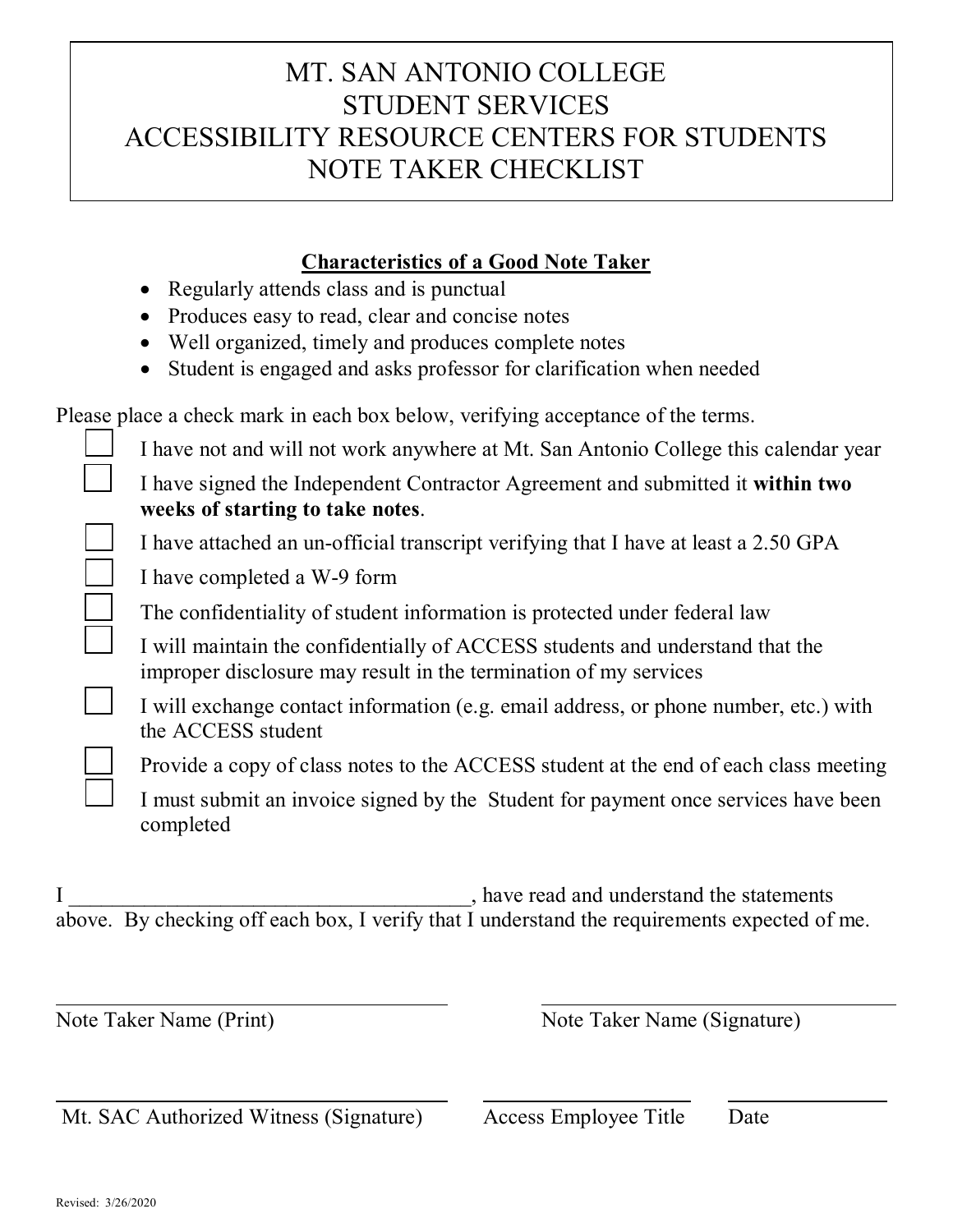#### **AGREEMENT FOR NOTE TAKING SERVICES**

This Agreement is entered into by and between Mt. San Antonio Community College ("College") and \_\_\_\_\_\_\_\_\_\_\_\_\_\_\_\_\_\_\_\_\_\_\_\_\_\_\_\_\_\_\_("Contractor").

#### **BACKGROUND**

- A. The College is mandated to comply with the requirements of the Americans with Disabilities Act (42 U.S.C. § 12100 et seq.) and Section 504 of the Rehabilitation Act by accommodating students with disabilities in the production of quality notes for the courses in which they are enrolled.
- a disability needs note taking services. The Contractor must have at least a 2.50 GPA. The contractor will B. The Contractor is a student enrolled for his or her own purposes in a class or classes for which a student with provide unofficial transcripts, along with other identifying documents as specified with this Agreement to verify GPA.

#### **AGREEMENT**

The parties agree as follows:

### 1. **Contractor Obligations**.

as designated in Paragraph 1.3 of this Agreement, for classes in which Contractor is currently enrolled.<br>Note taking services are described as follows: attendance in class for lecture and/or lab, writing the key points of lecture to include visual and/or audio aids; writing any words, numbers, or drawings that the be legible, either handwritten or typed, and titled with the class name and date of notes. Contractor 1.1. **Scope of Services**. Contractor shall provide note taking services for the assigned individual ("Student"), instructor displays via white board, overhead projector, slides, films, or video ("Services"). Notes are to shall be available in person for questions regarding the notes. Contractor is obligated to provide notes for every session the instructor holds for that particular class during the term of the Agreement.

 class session, Contractor is responsible under this Agreement for arranging the delivery of the notes to the Student within one day after the end of each class, either through ACCESS or through the replacement Note taker. If Contractor is absent from a class session, Contractor shall secure a replacement Note taker for that session. Contractor must notify Student that a replacement will be used. Regardless of absence from a

- term noting each class session attended and confirming the notes from each session were delivered.<br>Invoices with ACCESS student's signature shall be submitted to the Accessibility Resource Centers for 1.2. **Billings and Collections**. Contractor shall be responsible for submitting an invoice at the end of the Students Office at the College.
- 1.3. **Assignment**. Contractor is assigned to:

| Student:                   |      |
|----------------------------|------|
| Class:                     | CRN# |
| Term:                      |      |
| <b>Meeting Days/Times:</b> |      |

 the term indicated above. If the Student is absent from class, you are NOT to provide notes for that As stated in Paragraph 1.1, Contractor is obligated to provide notes for every class session held during specific class session.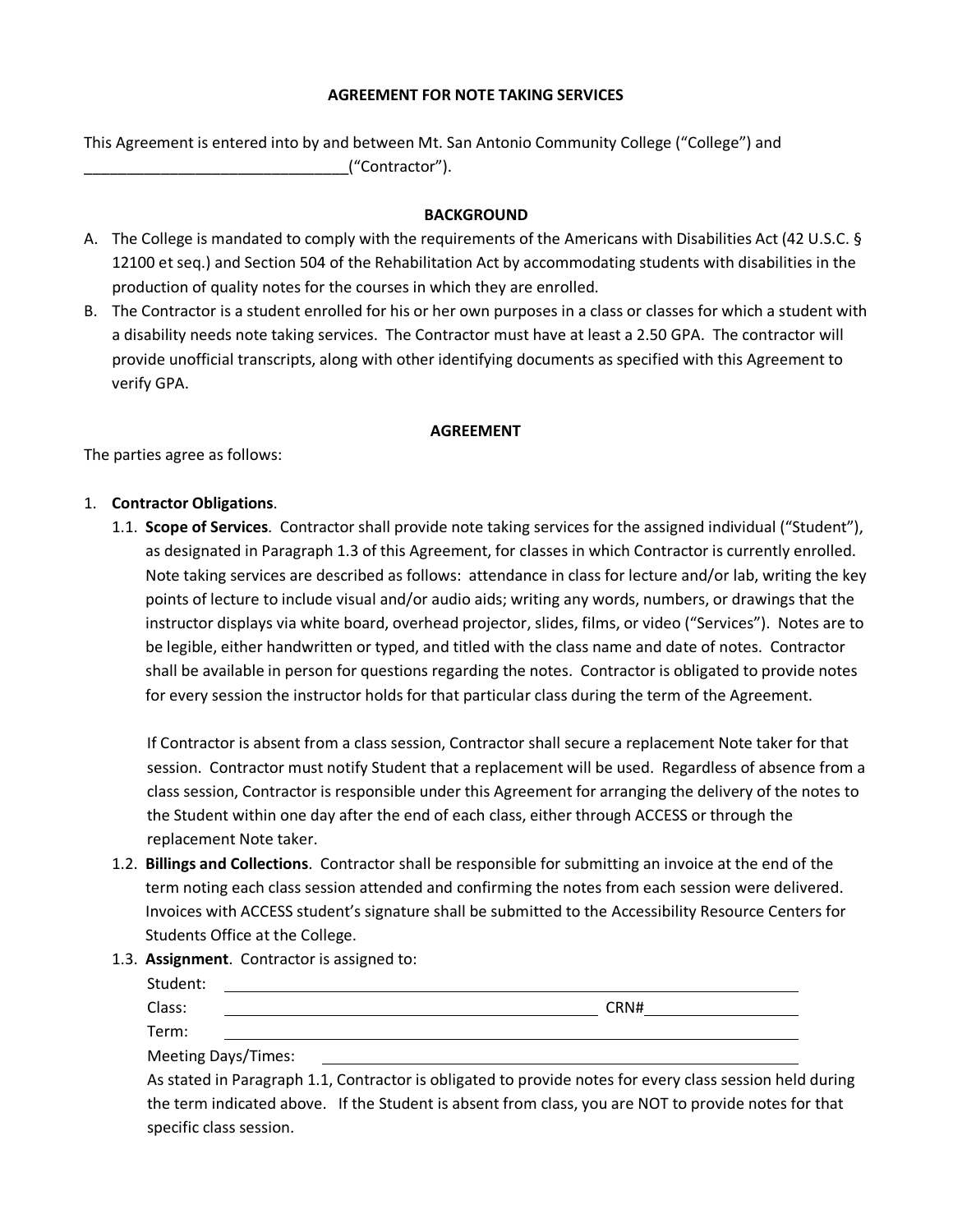- 2. **Term**:
	- 2.1. **Initial**. The term of this Agreement shall be one term commencing on \_\_\_\_\_\_\_\_\_\_\_\_\_\_\_\_\_\_ ("Start Date") and ending on  $($ "End Date").
	- course. Payment to the Contractor up to the time he or she is no longer enrolled in the class shall be 2.2. **Early Termination**. Contractor shall provide at least one week's notice of intent to withdraw from the according to Paragraph 3.
- time the Contractor and Student were enrolled in the assigned course, according to the procedures of the 3. **Compensation for Assignment**. College agrees to pay Contractor \$48.00 for courses .50 to 2.50 units and \$96.00 for courses 3.00 to 5.00 units for class notes delivered to Student as specified in Paragraph 1.1 of the Agreement. College shall provide payment to Contractor within 60 days upon receipt of Contractor's invoice by College's Accounts Payable department. If Contractor or Student withdraws from the class before the end of the term, College shall pay only for the services actually provided, prorated (\$4.00 per week) for the Paragraph.
- 4. **Permitted Use**. The notes shall be used by Student free and clear without objection, including but not limited to any claim of copyright or related issues of Contractor's thoughts or ideas written in the notes.
- 5. **Independent Contractor**. Nothing in the Agreement shall be construed as creating an employee-employer relationship between Contractor and College. It is expressly understood that in performing the Services, Contractor shall exercise independent professional judgment. Contractor shall not be entitled to the benefits of College employees. Contractor shall be solely responsible for reporting all income received under this Agreement as required by law and for paying any and all State and Federal income, Social Security, and related taxes. Contractor specifically agrees to hold College harmless from all liability for any tax withholdings, payments, reports, or related penalties or costs.
- 6. **Covenant to Hold Harmless**. Contractor shall indemnify, defend, and hold harmless College, its officers, trustees, agents, and employees from any claim, damage, liability, loss, cost, and expense (including, without limitation, dispute resolution, litigation costs, and reasonable attorneys' fees) of any kind arising from or relating to Contractor's performance of the Services.
- 7. **Interpretation**. This Agreement shall be governed by and construed in accordance with the laws of the State of California.
- 8. **Entire Agreement**. This Agreement contains the entire agreement of the parties. No prior or contemporaneous agreement or understanding pertaining to this Agreement shall be effective.
- 9. **Modifications**. This Agreement may be modified only in writing signed by representatives of the parties authorized to sign contracts.
- 10. **Severability**. The invalidity or unenforceability of any provision of this Agreement shall not affect any other provision.
- to appropriate funds in subsequent fiscal years to support the program that is the subject of this Agreement. 11. **Unavailability of Funds**. District may terminate this Agreement, without penalty, if its Governing Board fails District shall give Contractor prompt written notice after it knows that funding will not be available.
- 12. **Termination**. This Agreement may be terminated at any time by either the Contractor or District, without cause.

#### **CONTRACTOR**:

| <b>CONTRACTOR:</b>                                                                                                                     | <b>Mt. SAN ANTONIO COMMUNITY COLLEGE</b>                                                                                            |
|----------------------------------------------------------------------------------------------------------------------------------------|-------------------------------------------------------------------------------------------------------------------------------------|
| Name:<br><u> 1980 - Jan Samuel Barbara, margaret e populazion del control del control del control del control de la provi</u>          |                                                                                                                                     |
| Signature:<br><u> Alexandro Alexandro de Alexandro de Alexandro de Alexandro de Alexandro de Alexandro de Alexandro de Alexandro </u>  | Audrey Yamagata-Noji, Vice Pres<br>Name:                                                                                            |
| Student ID Number: A                                                                                                                   | Signature:<br><u> 1980 - Johann Harry Harry Harry Harry Harry Harry Harry Harry Harry Harry Harry Harry Harry Harry Harry Harry</u> |
| Phone Number:<br><u> 1989 - Jan Sterlinger, skriuwer fan it ferstjer fan it ferstjer fan it ferstjer fan it ferstjer fan it ferstj</u> | Date:                                                                                                                               |
| Date:                                                                                                                                  |                                                                                                                                     |

| Name:      | Audrey Yamagata-Noji, Vice President |
|------------|--------------------------------------|
| Signature: |                                      |
| Date:      |                                      |